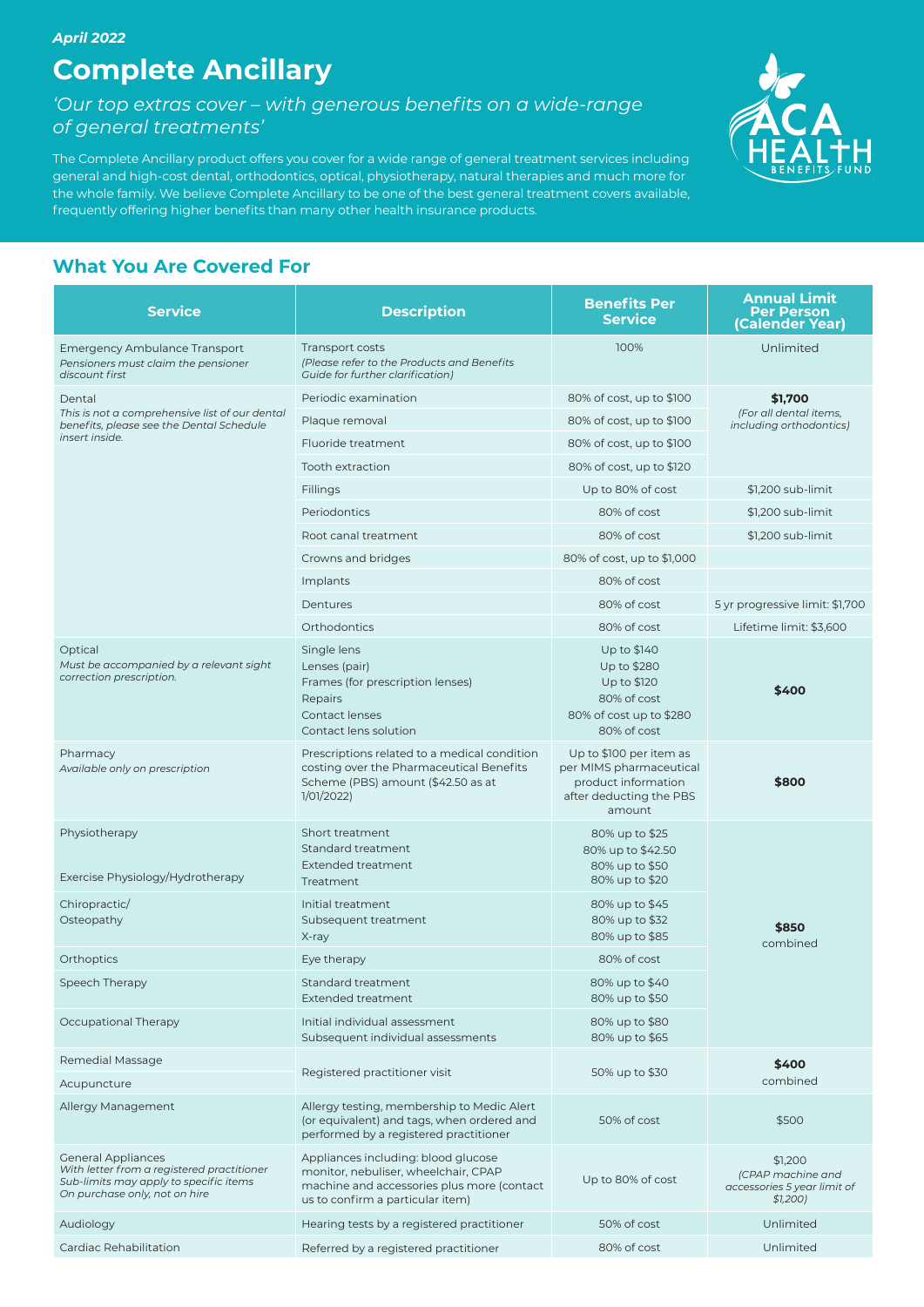| <b>Service</b>                                                                          | <b>Description</b>                                                                                                                                                          | <b>Benefit Per Service</b>                                                   | <b>Annual Limit</b><br><b>Per Person</b> |  |
|-----------------------------------------------------------------------------------------|-----------------------------------------------------------------------------------------------------------------------------------------------------------------------------|------------------------------------------------------------------------------|------------------------------------------|--|
| <b>Diabetes Education</b>                                                               | Diabetes Australia certified training<br>program, consultation                                                                                                              | 50% up to \$25                                                               | \$100                                    |  |
| <b>Dietetics</b>                                                                        | Registered practitioner visit                                                                                                                                               | 80% of cost                                                                  | \$300                                    |  |
| <b>Hearing Aids</b>                                                                     | Hearing aids and repairs                                                                                                                                                    |                                                                              | 3 year limit \$1500                      |  |
| Pensioners must claim any pensioner<br>rebates first                                    | Hearing aid and cochlear implant batteries                                                                                                                                  | 80% of cost                                                                  | \$200                                    |  |
| Home Nursing                                                                            | Services of a Registered Nurse when ordered<br>by a registered practitioner                                                                                                 | 80% of cost<br>(Daily limit \$100)                                           | \$1,200                                  |  |
| Mammography/Bone Density Testing                                                        | Screening tests where a Medicare benefit is<br>not payable                                                                                                                  | 80% of cost                                                                  | 1 test                                   |  |
| Maternity Services & Appliances                                                         | Prenatal classes, postnatal classes, settling<br>classes, lactation consultations. When<br>performed by an RN or registered midwife                                         |                                                                              |                                          |  |
|                                                                                         | Appliances for hire or purchase including:<br>breast pump, infant sound and respiratory<br>monitor (to prevent SIDS), TED stockings,<br>blood glucose monitor, TENS machine | 80% of cost                                                                  | \$500 per policy                         |  |
| <b>Midwife Services</b><br>Only payable where a midwife is used rather<br>than a Doctor | Services of a registered midwife in private<br>practice, including prenatal and postnatal<br>visits (where not covered by Medicare)                                         |                                                                              |                                          |  |
| Orthopaedic Shoes<br>With letter from a registered practitioner                         | Ordered by a registered practitioner for a<br>medical condition                                                                                                             | 100% of cost above \$100                                                     | \$400                                    |  |
| <b>Orthotics</b>                                                                        | Orthotics, shoe modifications and shoe<br>repairs                                                                                                                           | 80% of cost                                                                  | Limit 1 pair of shoes                    |  |
| Podiatry/Chiropody                                                                      | Treatment by a registered practitioner<br>Outpatient only                                                                                                                   | 80% of cost                                                                  | \$400                                    |  |
| Psychology<br>No benefits are payable for educational<br>assessments or reports.        | Initial treatment<br>Subsequent treatment<br>Clinical assessment                                                                                                            | 80% of cost up to \$110<br>80% of cost up to \$80<br>80% of cost up to \$150 | \$500                                    |  |
| Surgical Corsets/Stockings and Braces<br>With letter from a registered practitioner     | Ordered by a registered practitioner for a<br>medical condition                                                                                                             | 80% of cost                                                                  | \$400                                    |  |
| <b>Prescribed Vitamins and Minerals</b>                                                 | With letter from a General Medical<br>Practitioner                                                                                                                          | 50% up to \$20 per item                                                      | \$200                                    |  |
| <b>Wound Care Clinics</b>                                                               | Standard Treatment, including dressing costs<br>Extended Treatment, including dressing costs                                                                                | 50% of cost up to \$20<br>50% of cost up to \$30                             | \$200                                    |  |

*\* In order for benefits to be paid on general treatments, the health practitioner must be appropriately qualified and registered with their relevant association. To confirm exactly what benefit is payable on any particular treatment, contact ACA Health with the specific item number or description of the service.*

*\*\* Annual limits do not rollover to the next calendar year. Benefits are paid according to the limit of the year in which the services are provided/purchased.*

## **What's Not Covered?**

- $\times$  Services not listed above
- $x$  In-hospital accommodation for extraction of wisdom teeth
- $x$  Services while a membership is in arrears
- $\times$  Services incurred before waiting periods are served
- $x$  Services where there is an entitlement under compensation insurance
- $\times$  Services claimed over 2 years after the service date
- $\times$  Products or services purchased in or from countries other than Australia
- **x** Services performed by a Podiatric Surgeon (Inpatient)
- $x$  Naturopathy, Herbalism & Homeopathy

#### **Waiting Periods**

| <b>THURST CHOUS</b>                                              |           |
|------------------------------------------------------------------|-----------|
| Optical                                                          | 4 months  |
| Dental                                                           | 9 months  |
| Hearing aids                                                     | 12 months |
| Prescribed health appliances (including<br>maternity appliances) | 12 months |
| Foot orthotics & surgical shoes                                  | 12 months |
| All other services                                               | 2 months  |
|                                                                  |           |

On joining general treatments cover for the first time, waiting periods must be served before benefits will be paid. If you have upgraded your general treatments cover, waiting periods will apply before the higher benefits will be paid.

### **How To Claim Your Benefits**

For many services you can claim electronically 'on the spot' using your membership card. This means your benefits are paid to the health care provider immediately and you only pay the difference. If your health care provider does not have electronic claiming available, you can claim online or via post. To claim online through acahealth.com.au, login through 'Member login' and follow the prompts on the 'Make a Claim' page to upload your invoice and submit the claim. To claim via post, return a completed and signed claim form with the original invoices. You can download and print a claim form from our website. Our claims assessor will assess your claim and pay the benefits within 3-5 working days of receiving your claim. If you have not yet paid the provider for the service, a cheque will be made payable to them and you will need to present it to the provider with the gap payment.

This product benefits sheet must be read in conjunction with your ACA Health Policy Booklet. Please read these documents carefully and retain them for your future reference.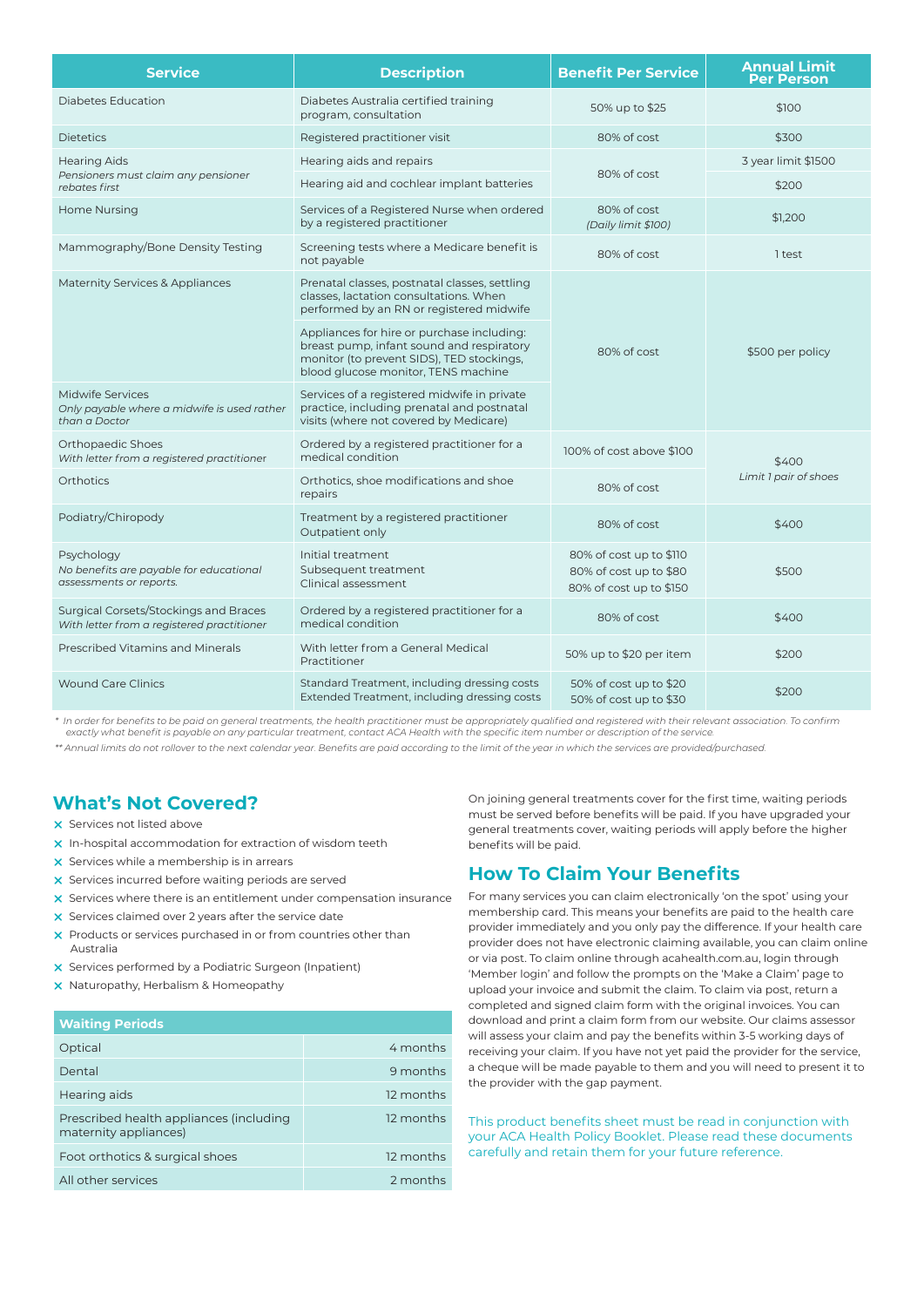## **Dental Benefits Schedule**

*Benefits will be 80% of cost up to the maximum limits shown below. All benefits and limits are subject to the annual calendar year limit of \$1700.*

| <b>Overall Annual Dental Limit Per Person \$1,700</b>             |                                 |                             |  |
|-------------------------------------------------------------------|---------------------------------|-----------------------------|--|
| <b>Service</b>                                                    | Item No.                        | <b>Benefits Per Service</b> |  |
| <b>Diagnostic &amp; Radiological Services</b>                     |                                 |                             |  |
| Comprehensive oral examination                                    | 011                             | \$100                       |  |
| Periodic oral examination                                         | 012                             | \$100                       |  |
| Oral examination - limited                                        | 013                             | \$100                       |  |
| Consultation (incl examination)                                   | 014                             | \$100                       |  |
| Extended consultation (incl examination)                          | 015                             | \$100                       |  |
| Intraoral periapical or bitewing radiograph per exposure          | 022                             | \$100                       |  |
| Intraoral radiograph - occlusal, maxillary, mandibular - per film | 025                             | \$100                       |  |
| Full X-rays                                                       | 031-039                         | \$100                       |  |
| Other                                                             | 016, 017, 026, 051-059, 071-091 | \$100                       |  |
| <b>Preventative Services</b>                                      |                                 |                             |  |
| Removal of plaque and/or stain                                    | 111                             | \$100                       |  |
| Removal of calculus - first visit                                 | 114                             | \$100                       |  |
| Removal of calculus - subsequent visit                            | 115                             | \$100                       |  |
| Topical application of fluoride                                   | 121                             | \$100                       |  |
| Concentrated fluoride application - single tooth                  | 123                             | \$100                       |  |
| Provision of a mouthguard - indirect                              | 151                             | \$100                       |  |
| Bimaxillary mouthguard - indirect                                 | 153                             | \$100                       |  |
| Fissure sealing - per tooth                                       | 161                             | \$100                       |  |
| Desensitising                                                     | 165                             | \$100                       |  |
| Periodontics (Yearly sub-limit: \$1,200)                          |                                 |                             |  |
| Supporting structures treatments                                  | 213-251                         | 80% Benefit                 |  |
| <b>Oral Surgery</b>                                               |                                 |                             |  |
| Removal of tooth or part                                          | 311, 314                        | \$120                       |  |
| Surgical removal of tooth or part                                 | 322                             | \$168                       |  |
| as above incl. bone & tooth division                              | 323                             | \$240                       |  |
| as above completely encased by bone                               | 324                             | \$320                       |  |
| Surgical prostheses                                               | 331-345                         | 80% benefit                 |  |
| Maxillo-facial injuries                                           | 351-359                         | 80% benefit                 |  |
| <b>Dislocations</b>                                               | 361-363                         | 80% benefit                 |  |
| Osteotomies                                                       | 365-366                         | 80% benefit                 |  |
| <b>General surgical</b>                                           | 371-379                         | 80% benefit                 |  |
| Other surgical procedures                                         | 381-399                         | 80% benefit                 |  |
| Endodontics (Yearly sub-limit: \$1,200)                           |                                 |                             |  |
| Pulp & Root canal treatments                                      | 411-421, 431-438, 445-458       | 80% benefit                 |  |
| <b>Restorative Services (Yearly sub-limit: \$1,000)</b>           |                                 |                             |  |
| Metallic restoration - 1 surface                                  | 511                             | \$200                       |  |
| Metallic restoration - 2 surfaces                                 | 512                             | \$200                       |  |
| Metallic restoration - 3 surfaces                                 | 513                             | \$200                       |  |
| Metallic restoration - 4 surfaces                                 | 514                             | 80% benefit                 |  |
| Metallic restoration - 5 surfaces                                 | 515                             | 80% benefit                 |  |
| Adhesive restoration - 1 surface-ant/post tooth                   | 521, 531                        | \$200                       |  |
| Adhesive restoration - 2 surface-ant/post tooth                   | 522, 532                        | \$250                       |  |
| Adhesive restoration - 3 surface-ant/post tooth                   | 523, 533                        | \$250                       |  |
| Adhesive restoration – 4 surface-ant/post tooth                   | 524, 534                        | 80% benefit                 |  |
| Adhesive restoration - 5 surface-ant/post tooth                   | 525, 535                        | 80% benefit                 |  |
| Adhesive restoration - veneer                                     | 526, 536                        | 80% benefit                 |  |
| Pin retention – per pin                                           | 575                             | \$30                        |  |
| Other                                                             | 541-556, 571, 572, 574, 577-597 | 80% benefit                 |  |